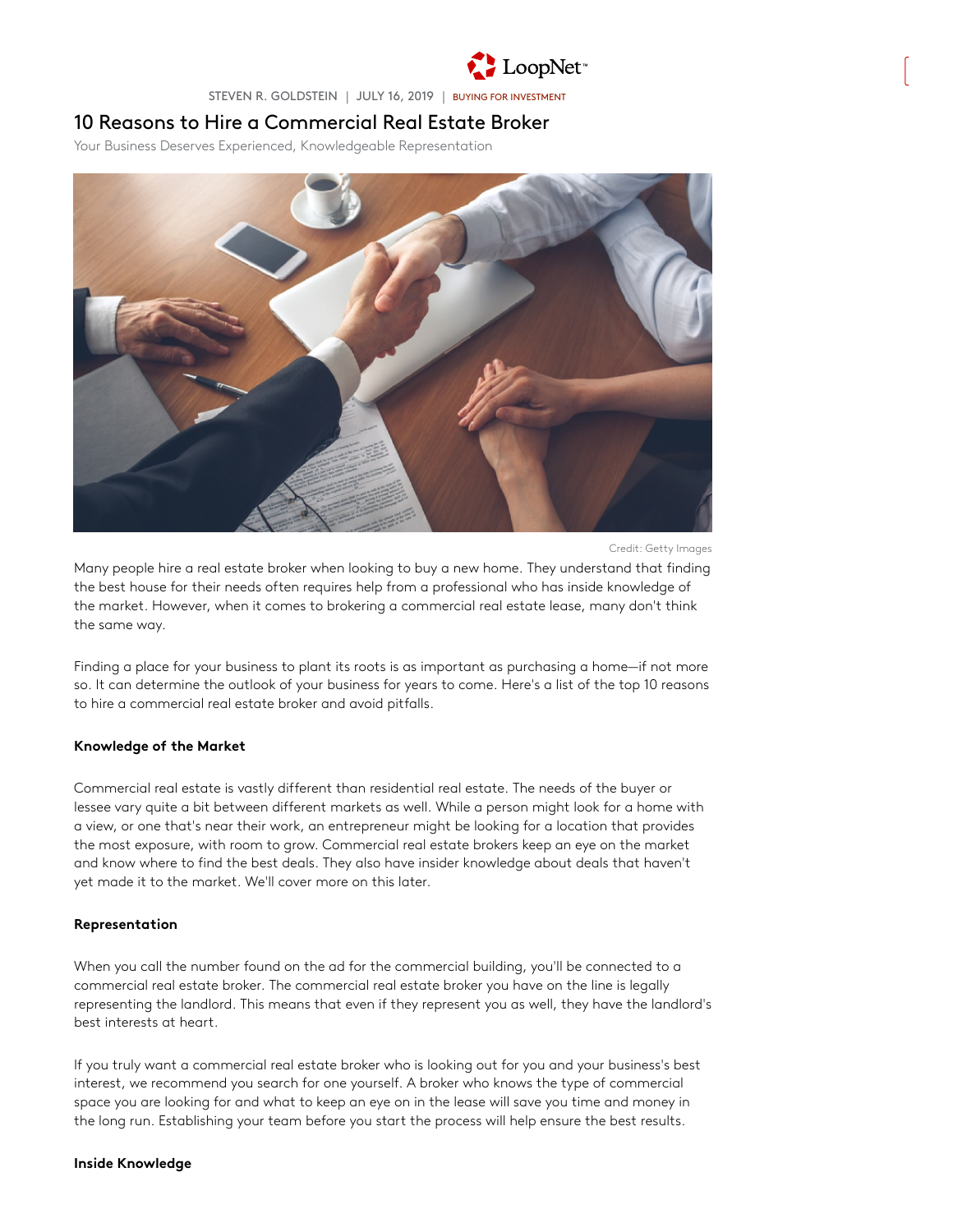Most people are familiar to some degree with residential real estate. Very few outsiders are knowledgeable about commercial real estate unless they have experience with it. This is why it's important to have an expert in the market. You know the ins and outs of your businesses fairly well, but when it comes to shopping for a space for your business, an experienced broker can help you identify what to look for and help you avoid making the rookie mistakes that so many unrepresented clients make.

### Access to Other Listings

In residential real estate, the MLS allows every agent in the region to search the database of homes listed. In the commercial space, you've either got to come across an ad for a space to lease, or know someone in the industry. A commercial real estate broker gives you access to an entire array of proprietary databases and commercial listings.

# Saves You Time

Sure, you could go looking through Google or your local newspaper for commercial real estate. You could also set up a time to walk through each location, pretending to know what to look for. Or you could go to an expert.

In business, you want to monetize your available time, not waste it on things outside your expertise. Don't squander your valuable time looking for a commercial space on your own. An experienced commercial real estate broker can do the legwork and locate good potential properties in much less time.

# Saves You Money

One of the biggest misconceptions holding business owners back from using a commercial real estate broker is the amount of money they believe it will cost them. In reality, however, the landlord typically holds a percentage back specifically for their broker and the lessee's broker.

Additionally, using a commercial real estate broker also means you've got an expert negotiator at your disposal, who can save you money on your lease. They know what to ask for and when to ask for it, which is a talent mastered over years of experience in the field.

### Access to Network

Those who regularly deal in commercial real estate know each other. Because they develop professional relationships with one another, you have access to a professional network via your commercial real estate broker. Have a question about a certain office space you heard might go up for rent? Your broker can find out. It's not just for questions, either. That network can also be the means of brokering you an even better deal, just by association.

# Objectivity

Getting emotional about our businesses is normal. When negotiating for space and terms, emotions tend to run a bit high if you have a lot at stake. Landlords can sense a panic and many use it to drive up prices. Commercial real estate brokers take out that emotional aspect. They are able to calmly and rationally discuss your options without showing your hand to the landlord.

### Rental Property Past Life

Is the former adult entertainment store down the street now attempting to house a daycare? A rental's history often gives it a reputation and haunts anyone who rents the building later. Your broker should have a way of figuring out (if they don't know already) what the building you are looking to rent was in the past. Make sure you are good with the association it brings to your